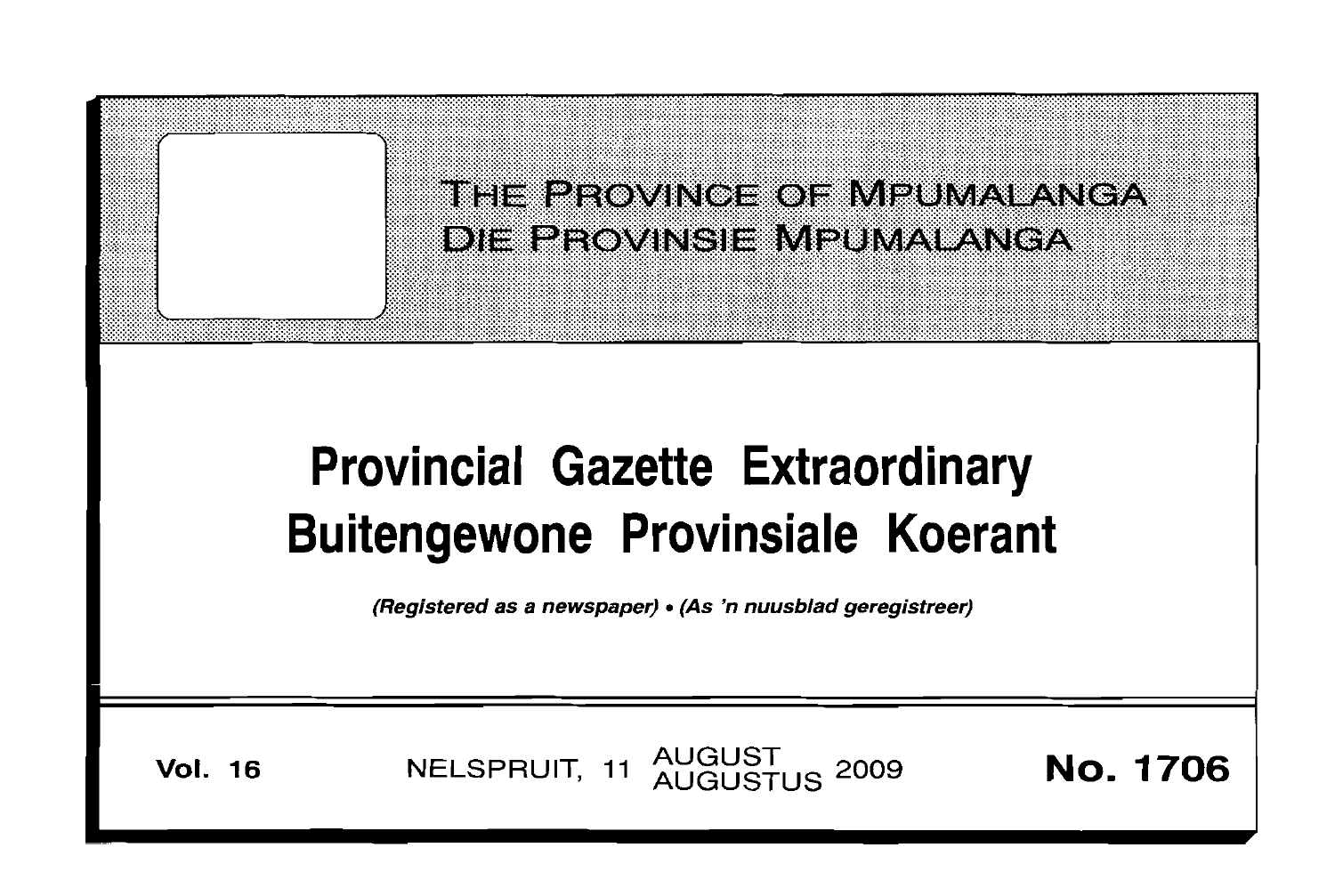| <b>CONTENTS · INHOUD</b> |                                                                                                               |             |                |  |  |  |  |  |
|--------------------------|---------------------------------------------------------------------------------------------------------------|-------------|----------------|--|--|--|--|--|
| No.                      |                                                                                                               | Page<br>No. | Gazette<br>No. |  |  |  |  |  |
|                          | <b>LOCAL AUTHORITY NOTICES</b>                                                                                |             |                |  |  |  |  |  |
| 178                      | Constitution of the Republic of South Africa (108/1996): eMalahleni Municipality: Sporting Facilities By-laws | з           | 1706           |  |  |  |  |  |
| 179                      |                                                                                                               | 18          | 1706           |  |  |  |  |  |
|                          |                                                                                                               |             |                |  |  |  |  |  |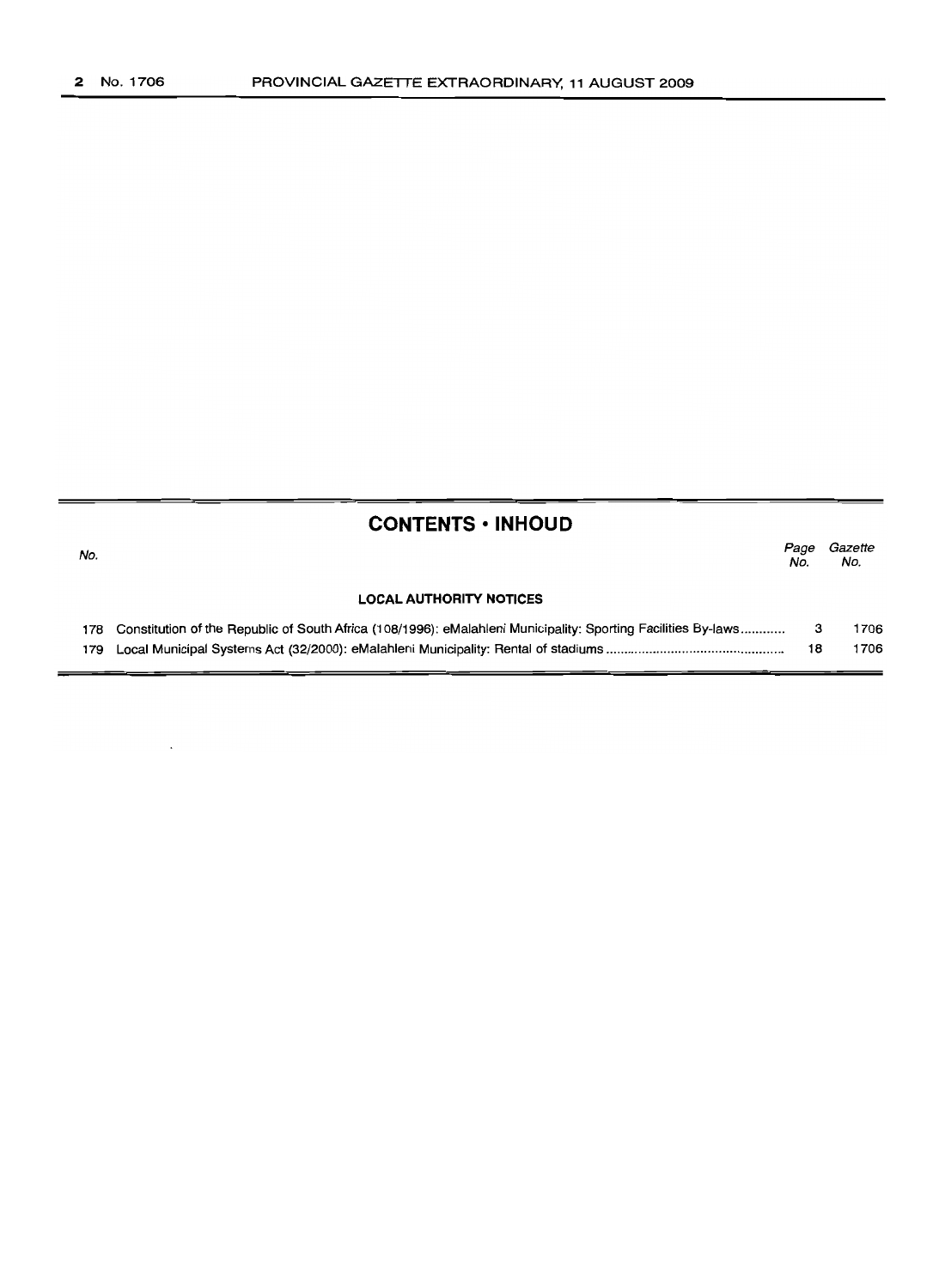# LOCAL AUTHORITY NOTICES

### LOCAL AUTHORITY NOTICE 178

### eMALAHLENI MUNICIPALITY SPORTING FACILITIES BY-LAWS

# (ADOPTED BY RESOLUTION 076/09 OF THE Emalahleni MUNICIPAL COUNCIL)

In terms of and under the provision of section 156 (2) of the Constitution of the Republic of South Africa (Act 108 of 1996),and in accordance with section 13(a) of the local municipal systems Act 32 of 2000, Emalahleni Local Municipality, enacts as follows:-

## TABLE OF CONTENTS

Section

- 1. Interpretation
- 2. Principles and objectives
- 3. Application of By-laws

Chapter 1: Administration, access, fees and prohibited behaviour

- 4. Administration, control over, and maintenance of sporting facilities
- 5. Access to sporting facilities and storage facilities
- 6. Admission fees and other fees
- 7. Prohibited behaviour in or on a sporting facility or its premises

Chapter 2: Organised sporting activity

- 8. Organised sporting activities
- 9. Reservation and hiring of sporting facilities
- 10. Cancellation, postponement or extension of reservation
- 11. Termination of hire
- 12. Duties of organisation
- Chapter 3: Miscellaneous provisions
- 13. Enforcement
- 14. Indemnity
- 15. Appeal
- 16. Penalty
- 17. Revocation of by-laws
- 18. Short title and commencement
- **Schedules**

### 1. Definitions

In this Part, unless the context otherwise indicates  $-$ 

"accessories" means an object or objects on or in a field, sporting area or course necessary for a particular sport to be performed, such as, but not limited to goal posts, a tennis net, or a flag, and any other feature or fixture;

"appurtenance" means any fitting, installation, appliance, device, instrument, apparatus, utensil, tool whatsoever in the premises, such as, but not limited to a lock, cock, tap, valve, pipe and includes any other appliance or any machine;

"Council" means the Emalahleni Municipal Council;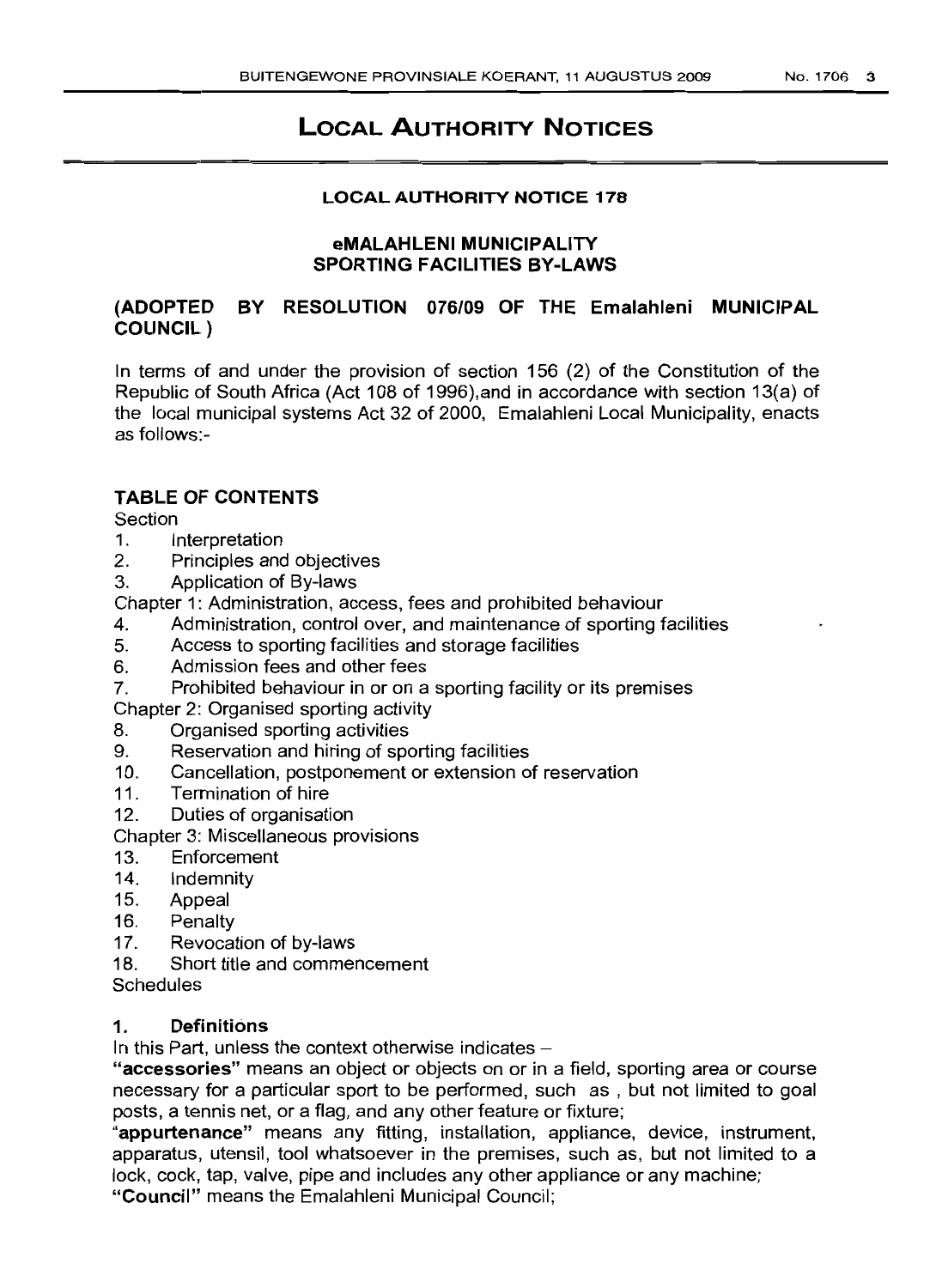"equipment" means gear used by a person in a sporting activity, such as, but not limited to, a racket, bat, club or ball;

"notice" means a notice as contemplated in section 4(5);

"official" means an official appointed in terms of section 4(7);

"organized sporting activity" means a sporting activity that is organized or controlled by an organisation, and includes a practice or training session;

"organization" means a sport club, educational institution, or association of people, and includes a group or sport club established by Council, which sport club or association or group can be joined by a member of the public;

"prescribed fee" means the fee as contemplated in section 6;

"sporting activity" means an activity pursued in a sporting facility;

"sporting facility" means any land, area, premises, building or structure, or part of any land, area, premises, building or structure which is administered or controlled by Council and which is designated, demarcated, or set aside for a sporting activity such as, but not limited to a sporting arena, a stadium, a pitch, a field, a ring, a dome, an amphitheatre, a tennis or squash court a complex of such courts, a soccer, cricket, or rugby field or a complex of such fields, a public swimming pool, a golf links or course, an ice rink, or any combination of such facilities, and includes facilities surrounding and normally supplementary to a sporting facility.

#### 2. Principles and objectives

Council, as custodian of all the sporting facilities within its jurisdiction, recognizes the right of members of the community, whether associated to an organization or not, to the use and enjoy the sporting facilities, and accepts the statutory duty maintain and develop the resources of Council to the best interest of the community, and aims, in these by-law  $-$ 

- (a) to continually assess the use and potential use of existing sporting facilities;
- (b) to maintain existing sporting facilities and develop new sporting facilities;
- (c) to control and administer sporting facilities in a manner corresponding to its integrated environmental and tariffs policies.

#### 3. Application of By-laws

These by-laws apply to all sporting facilities under the control and administration of the Emalahleni Municipality, but do not apply to land, areas, buildings, and structures regulated on by the Emalahleni Public Amenities By-laws, 2005.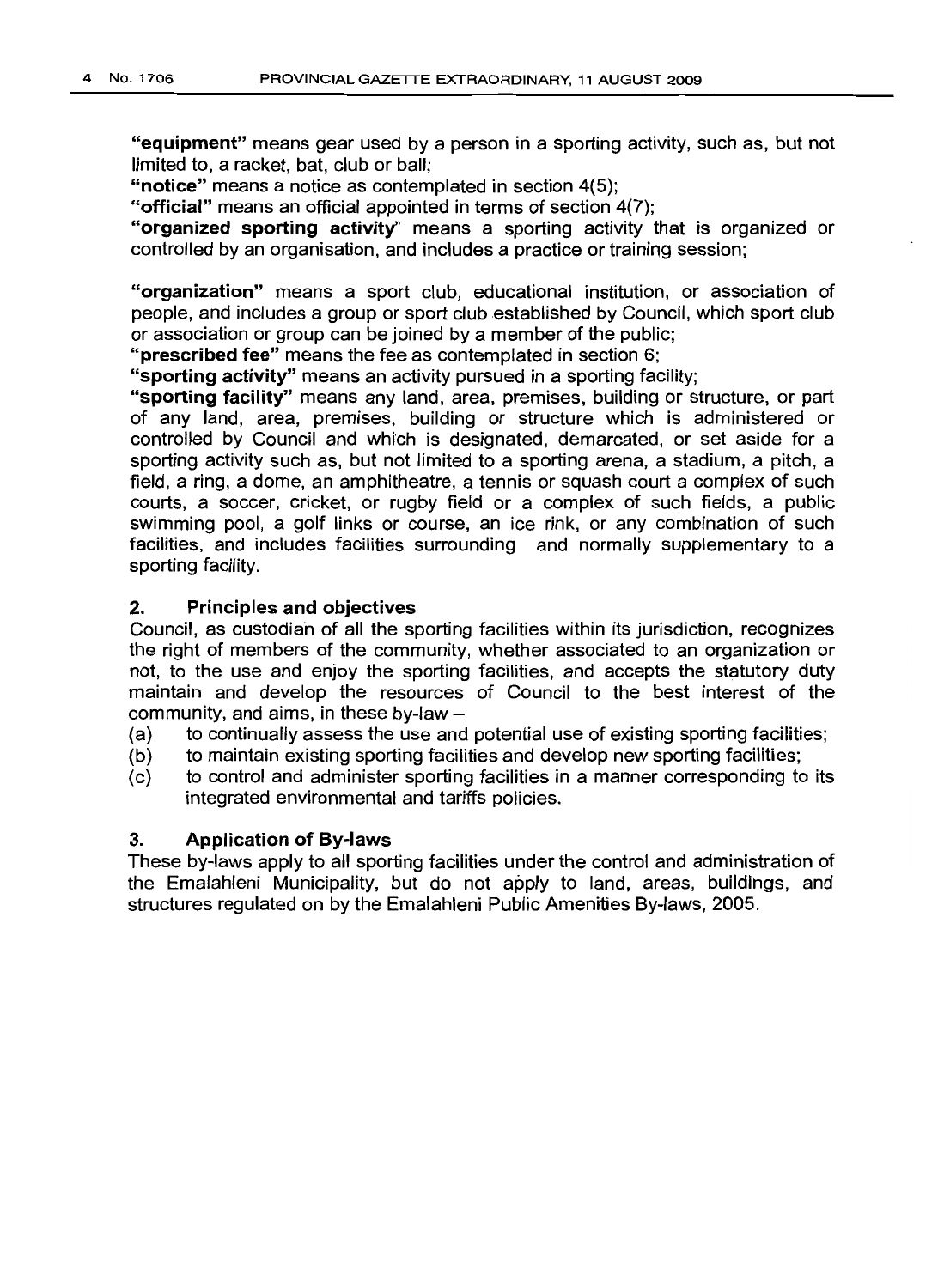# **CHAPTER** 1

# ADMINISTRATION, ACCESS, FEES AND PROHIBITED BEHAVIOUR

# **4. Administration, control over and maintenance of sporting facilities**

(1) Council may establish a body or sport committee with the aim of advising Council on matters such as, but not limited to the management, integration and control of sporting facilities, and may approach sport bodies active in the municipal area to elect from their members representatives to serve on the body or committee, and the body or committee, once established, must determine and define its functions, powers and procedures, and Council may elect to establish a club or group for any group activity on or in a sporting facility.

(2) All sporting facilities must be administered by Council in accordance with these By-laws.

(3) Council may, in the interests of the community, and in terms of its powers and functions in applicable legislation, acquire land or a building with the aim of developing sporting facilities, or dispose of existing sporting facility or any rights thereto.

(4) A person who makes use of sporting facilities does so subject to the provisions of these by-laws and in terms and conditions as may be determined by Council from time to time, or subject to any conditions which Council may impose in terms of section 9 in the instance where the sporting facilities are hired.

 $(5)$  A notice posted by Council in terms of these by-laws  $-$ 

- (a) must be clearly visible and readable;
- (b) must be posted in conspicuous place;
- (b) must be written in the language or languages as Council may determined; and
- (c) may contain a graphic representation to convey meaning.

(6) Where a organized sporting activity is not organized or controlled by Council, a Council employee may be present.

(7) Council must, in terms of its powers to delegate functions and duties, appoint a person as official to administer and control all sporting facilities, or a person as official to administer and control one particular of all sporting activities to be engaged in on the sporting facilities, including the dates and particulars of reservations of a particular sporting facility for use by an organization.

(8) Subject to the terms and conditions stipulated in any contract of hire, and subject to any applicable national laws, no person -

- (a) may sell any alcoholic beverage on the premises of a sporting facility without first obtaining express approval for that activity from Council;
- (b) may bring his or her own supply of alcoholic beverages on or into a sporting facility without written authority from an authorized official.
- (c) who is under 18 years of age may be sold or served with, or is allowed to consume any alcoholic beverage, and the organization in charge of the sporting facility is responsible for ensuring the strict observance at all times of this provision.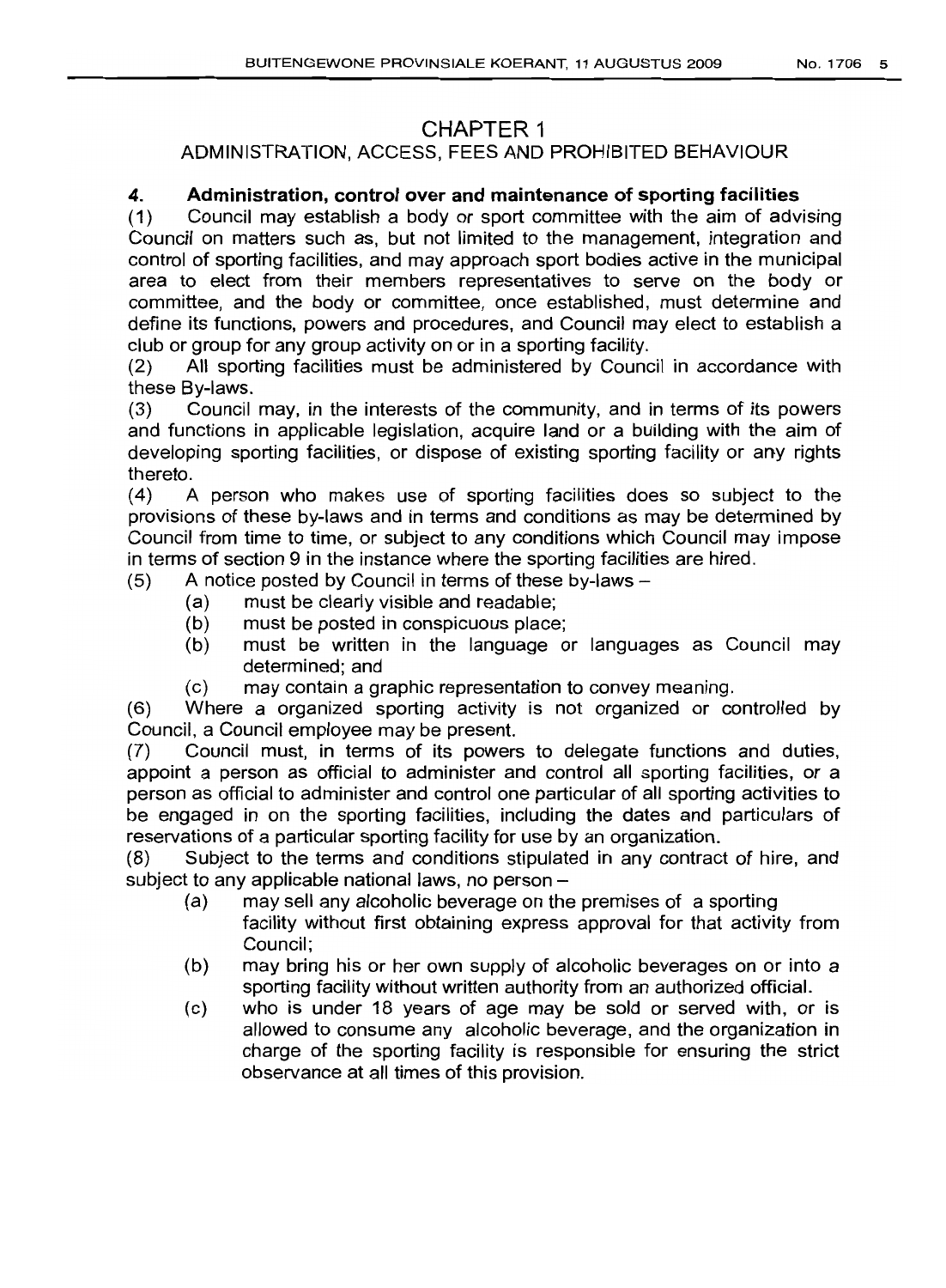(9) If Council permits the sale or consumption of alcohol on or in a sporting facility, the sale or consumption is subject to the following conditions:

- (a) no alcoholic beverage may be served in glass bottle, glass cup or other container made of glass;
- (b) beer, cider and alcoholic cordials may be served in cans, kegs, or plastic cups only;
- (c) the organization must maintain good order and socially acceptable behaviour within the sporting facility.

(10) Council may close, for such period as Council deems necessary, a sporting facility under the following circumstances:

- (a) The sporting facility is substantially unusable due to  $-$ 
	- (i) destruction;
	- (ii) severe damage; or
	- (iii) the absence of municipal services;
- (b) the sporting facility constitutes a danger to human life or property
- (c) a situation of emergency has arisen which renders such closure necessary or desirable.

(11) Council may at any time temporarily close a sporting facility to members of the public for purposes of repair or maintenance, or if the sporting facility has been hired to an organized group, or for any other reason in Council's discretion.

(12) A person who or organization that contravenes subsection (8) or (9) commits an offence.

### 5. Access to sporting facilities and storage facilities

(1) Council must by notice posted at or near the entrance to a sporting facility indicate the hours during which the sporting facility may be used by members of the public.

(2) Council, at all times, reserves the right of access to a sporting facility, and an official may instruct a person who has contravened a provision of these by-laws to leave the sporting facility or premises immediately and should the person fail to observe the instruction, the official may remove or cause the person to be removed from the sporting facility or premises.

(3) Council has the right to determine the maximum capacity of a sporting facility, and an official must, once the maximum capacity has been reached, refuse further access into the sporting facility by:

- (a) Closing all entrances to the sporting facility;
- (b) posting at once or more entrances, a notice on which it is stated that the sporting facility is closed and that further access to the sporting facility is prohibited; and
- (c) if necessary, barring access to the sporting facility by means of the construction, at all entrance to the sporting facility, of blockades fence, barriers or similar means.
- (5) (a) Where storage facilities for the storage of clothes or items are Available on the premises of a sporting facility, only a person who intends engaging in a sporting activity for which provision is made in the sporting facility, may  $-$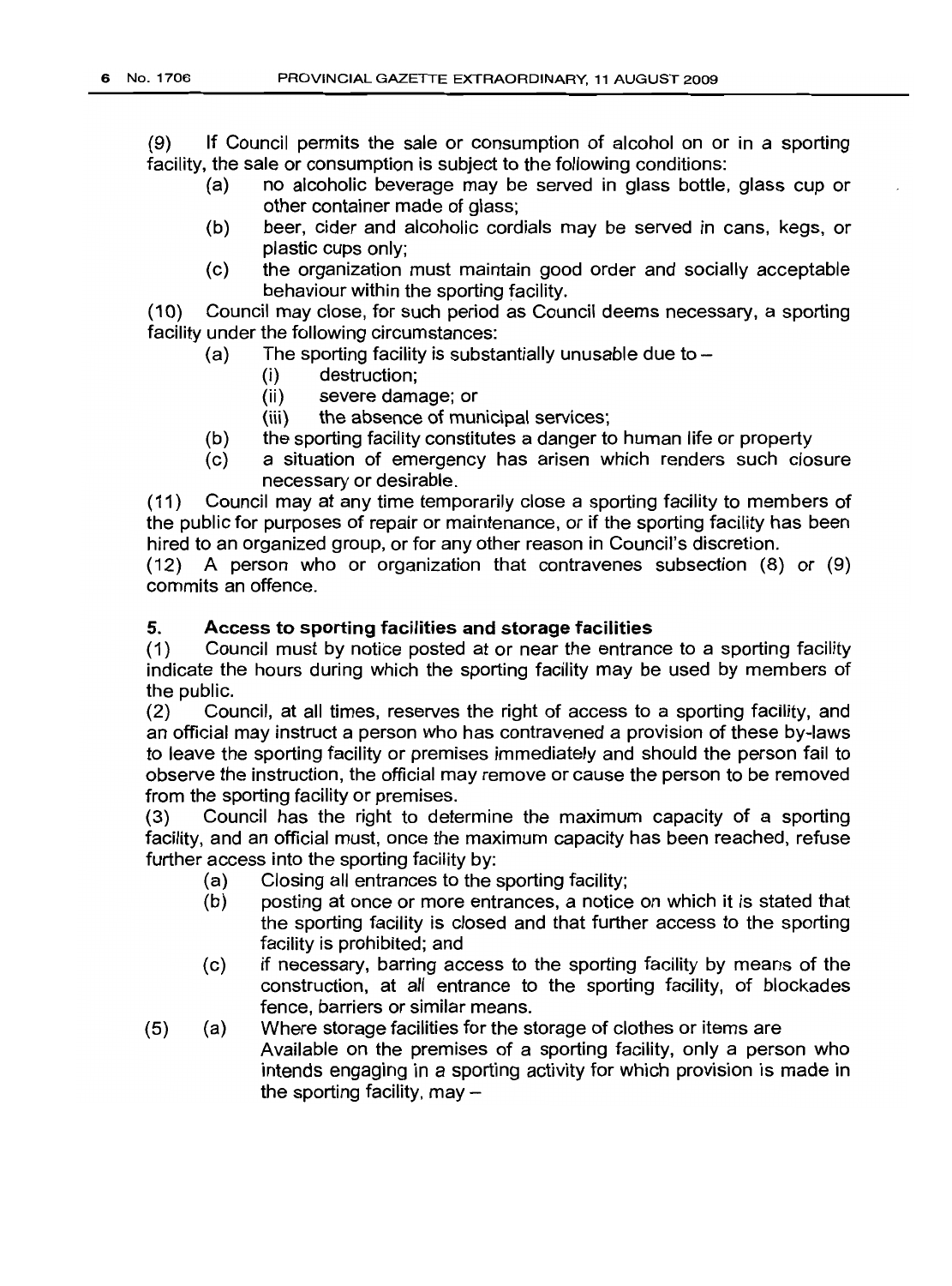- (i) ask the official in charge of the sporting facility for a container in which to store his or her clothes or personal items, and should a container be available the official must provide it to the person free of charge for the period during which the person is engaging in the sporting activity; and
- (ii) deposit the container for safekeeping at a place designated by the official may direct and the official must in return give to the person a token bearing a mark by means of which the container is identified.
- (b) The official must, when the person surrenders the token, return the container and its contents to the person.

# 6. **Admission fees and other fees**

- (1) Council may, in accordance with its tariff policy, prescribe-
	- (a) fees to be charged for admission to or the hire or use of a sporting facility or equipment;
	- (b) such other fees as are contemplated in these By-laws, and may from time to time vary in whole or in part the prescribed fees, which fees are stipulated in the Schedule 1.

(2) in prescribing fees, or in amending them from time to time, Council may prescribe and levy differential fees, or may direct that no fees are payable for the use of a sporting facility, and must , when prescribing the fees, consider the following factors:

- (a) The principal and objectives of these by-laws;
- (b) the nature of the use;
- (c) the sporting facility;
- (d) the economic status of the people in the community in which the sporting facility is located; and
- (e) any other information which may influence Council in its consideration.

## 7. **Prohibited behaviour in or sporting facility or its premises**

- $(1)$  No person may  $-$ 
	- (a) enter into an sporting facility or any part thereof otherwise than by an entrance designated for that purpose;
	- (b) enter or remain inside a sporting facility, without permission, or at any time other than during the hours when such sporting facility is open to members of the public, or when access to the sporting facility has been denied;
	- (c) smoke in a sporting facility, except in an open air sporting facility, such as golf links, or in those areas in the sporting facility which have been specifically designated for this purpose, as indicated by notices to that effect;
	- (d) wear unsuitable apparel for the sporing activity in which he or she is engaged in, and a person must observe the instructions of an official if asked to change his or her apparel to suit particular sporting activity;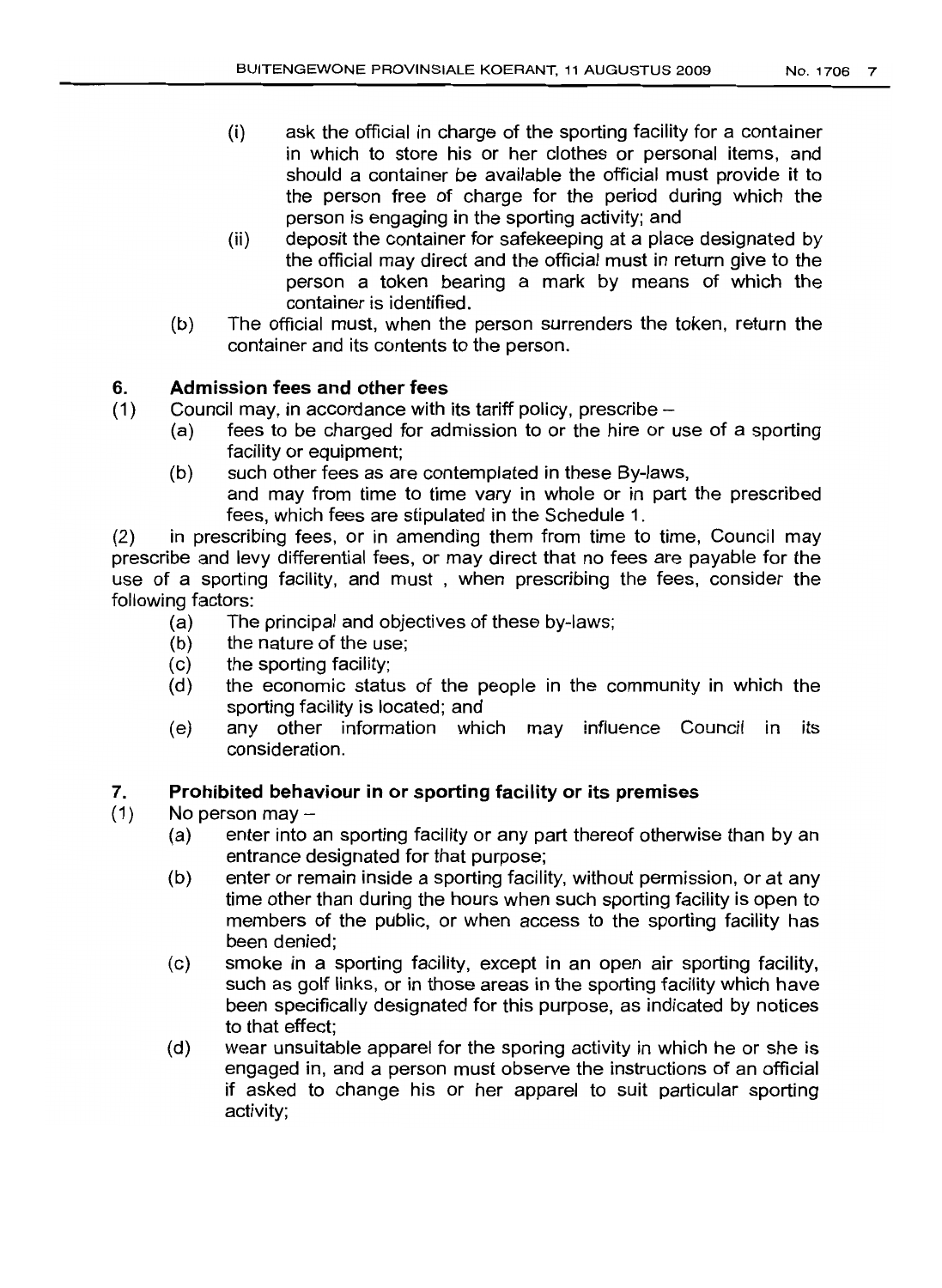- (e) wear footwear that may damage the surface of a sporting facility in any manner;
- (f) attend or engage in a sporting activity if dressed indecently or if undressed, except in a change room or ablution facility set aside for use by a person of the same sex;
- (g) relieve him or herself in any part of the sporting facility other than in the ablution facilities provided for that purpose and for use by members of his or her own sex;
- (h) excluding a child under the age of five years, use change rooms, places of ablution, cubicles, or any other facilities set aside for a particular sex if he or she is not of that particular sex;
- (i) simultaneously share with other person of a different sex change rooms, places of ablution, cubicles, or any other facilities;
- $(i)$  enter or remain in any area of the sporting facility, which area is reserved for the use of persons of the other sex;
- (k) use a change room, place of ablution, cubicle or any other facility for longer than is reasonably necessary to undertake an activity intended to be undertaken in the change room, place of ablution, cubicle, or other facility;
- (I) use profane or indecent language or behave in any other manner which constitutes a nuisance or unacceptable behaviour towards other person inside or on a sporting facility;
- (m) destroy, damage or deface any part of a sporting facility, accessories or equipment;
- (n) discard rubbish such as, but not limited to bottles, plastic cups and plates, tin cans, paper, fruit and rinds, or any other object that may interfere with the cleanliness of the sporting facility in any other place in a sporting facility than in a container provided fro that purpose;
- (0) annoy, endanger, injure or harm any other person inside a sporting facility, whether such person is engaging in a sporting activity or not;
- (p) in any manner, interfere with the substance covering the surface of a surface sporting facility, such as, but not limited to turf, sand, or gravel;
- (q) light any fire or do any act which may cause any substance or thing to catch fire inside a sporting facility, or which does not comply with Council's fire protection regulations;
- (r) drive, draw, or propel a vehicle, whether motorized or not, except a perambulator or wheel chair, or walk upon or recline on lawn on the premises of a sporting facility, except if allowed to do so by a notice of Council on the premises;
- (s) ride or use in or on a sporting facility a bicycle, rollerblades, rollerskates, a skateboard, a tricycle or any similar form of transport or amusement;
- (t) without the prior written consent of an official, sell, hawk, advertise, offer for sale or offer to purchase or exhibit any article for sale, lease or hire, distribute a pamphlet, book, handbill or other written or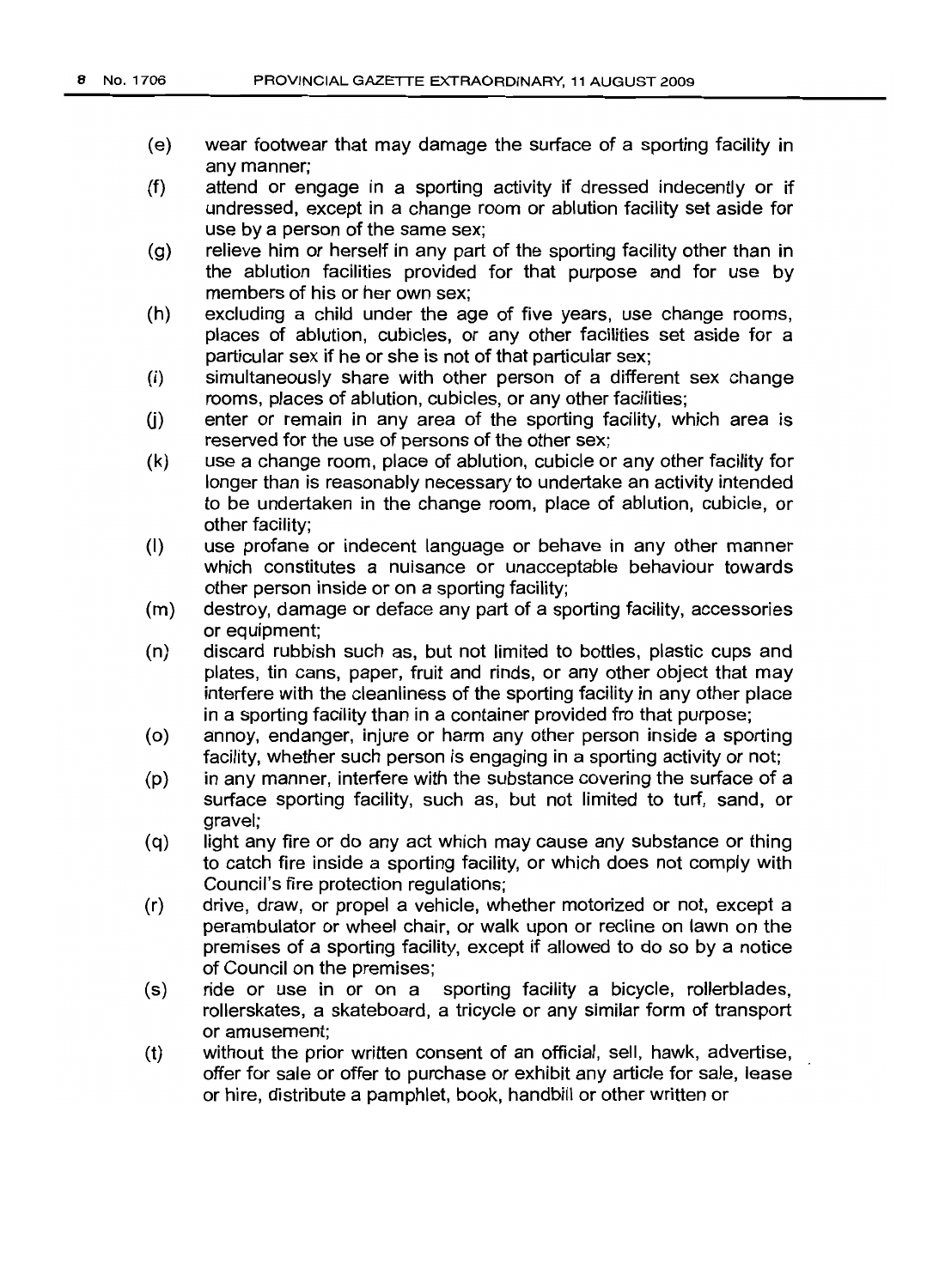printed matter inside a sporting facility or in the immediate vicinity of the entrance thereto;

- (u) neither inside nor outside a sporting facility, obstruct, resist or in any manner interfere with an official in the execution of his or her duties or the exercise of any authority in terms of these by-laws;
- (v) tamper with or in any manner interfere with an appurtenance in or on the premises of a sport ring facility;
- (w) bring into or keep on a sporting facility an animal, except a guide dog, without the prior consent of Council, unless the sporting activity engaged in involves the use of animals;
- (x) enter a sporting facility if he or she is suffering from a communicable disease;
- (y) bring or keep into or on a sporting facility a traditional weapon, firearm, or any other dangerous weapon, and should a person be found, before admission or after admission to the sporting facility, to be in possession of a traditional weapon, firearm, or any other dangerous weapon -
	- (i) the person must, if he or she insists on entering or remaining in the sporting facility , surrender the traditional weapon, firearm, or dangerous weapon to an official on request of the official;
	- (ii) the official must keep in a storage facility, if such facility is available on the premises of the sporting facility, the traditional weapon, firearm, or dangerous weapon in custody for the period during which the person is on the premises of the sporting facility; and
	- (iii) the official must return the traditional weapon, firearm, or dangerous weapon to the person when the person leaves the premises of the sporting facility,

however, if a storage facility as contemplated in (ii) is not available, the person may not enter into or remain in or on the sporting facility and must observe an instruction by the official to the effect that he or she may not enter the sporting facility or that he or she must immediately leave the premises;

- (z) without the prior written permission of Council and subject to such fee as Council may require, film or photograph any event in the sporting facility for reward, whether anticipated or not;
- (aa) erect or attempt to erect any enclosure, tent or similar construction, stall, booth, stand, screen, fence, or drive into the ground any peg or spike without the permission of the official in charge of the sporting facility;
- (bb) behave or conduct himself or herself in a manner which may prejudice good order;
- (cc) bring into or onto the premises of a sporting facility any substance or matter which may endanger the safety of people in the sporting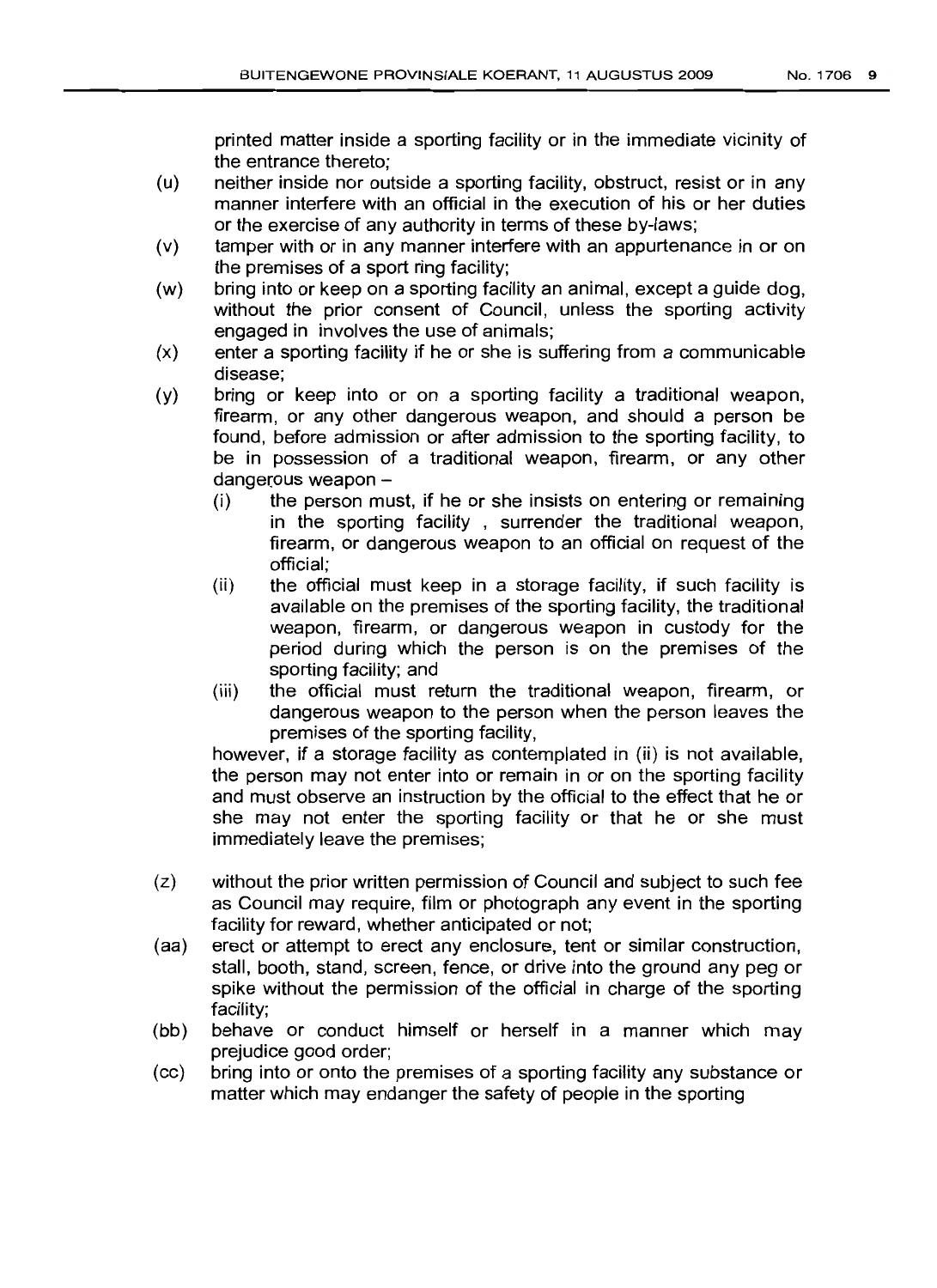facility, or which may be used to disrupt proceedings at or spoil the peaceful enjoyment of the sporting facility;

- (dd) behave or conduct himself or herself in a manner which may disrupt a sporting activity; or
- (ee) willfully fail to comply with a lawful instruction given by an official.

(2) A person who contravenes any of the provisions of this section commits an offence.

# CHAPTER 2 ORGANISED SPORTING ACTIVITY

### 8. Organised sporting activities

(1) An organization must provide each of its registered members who will participate in an organized sporting activity for which use will be made of a sporting facility, with a membership card on which is displayed  $-$ 

- (a) The name and identification number of the member;
- (b) the particular sporting activity of the organization and in which the member participates;
- (c) the expiry date of the member's membership,

and failure to provide a registered member with a membership card, constitutes and offence.

(2) A member must, at the request of an official, produce his or her card, and failure to do so constitute an offence.

(3) A member must ensure that his or her membership card is renewed before the date contemplated in 1 (c).

(4) Should a member lose a membership card that was issued by Council, Council may replace the card and may charge the prescribed fee for replacement.

(5) A member may not transfer the membership card to another person or allow it to be used by another, and should a member transfer a membership card to another person, or allow a membership card to be used by another person, the member commits an offence.

(6) Organized sporing activities may be organized and controlled by organization, municipal staff, or other persons such as, but not limited to free lance instructors.

(7) An organization to which a sporting facility or a portion thereof has been allocated for the use at regular times, must ensure that its members make use of the sporting facility at those times, and should it be impossible for the members of an organization to make use of the sporting facilities at those times, the organization must notify beforehand the official in charge of the sporting facility, and should an organization fail to do so, Council may suspend or cancel the organisation's further use of the sporting facility.

(8) An organization may not, without the permission of the official in charge, alter the programme, and should an organization do so, Council may suspend or cancel the organisation's further use of the sporting facility.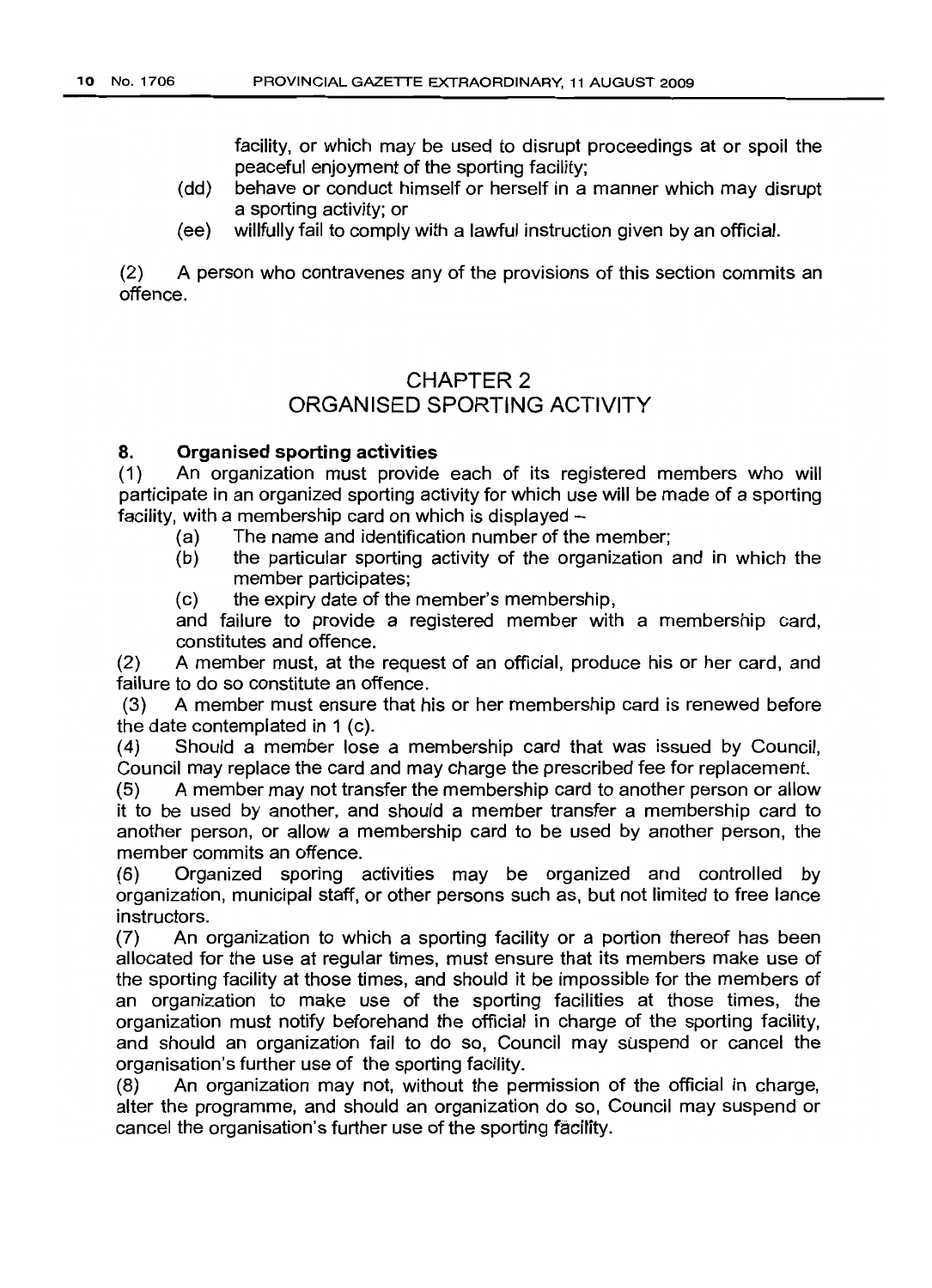(9) A person who, for whatever reason, has been suspended from participating in an organized sporting activity, may not enter the sporting facility in which the sporting activity from which he or she has been suspended, are undertaken, and may only enter the sporting facility once the suspension has been raised, and should a person enter the sporting facility in breach of this subsection, he or she commits an offence.

(10) An organization that has invited a person as guest to attend or participate in sporting activity, must supply the person with a temporary membership card which contains the information stipulated in subsection (1) (a) and (b) and which stipulates the specific date of the activity to which the person has been invited, and such person is deemed to be member of the organization.

## 9. **Reservation and** hiring of **sporting facilities**

(1) Council reserves the right to set aside or hire out, for the purpose of organized sporting activities, a sporting facility on occasions for special purposes on such conditions as it may prescribe and Council may charge a fee, as prescribed in the Schedule 1, for the use of the sporting facility, or may make it available free of charge on such occasions or grant free admission to selected persons.

(2) The representative of an organization that wishes to hire for use a sporting facility for the purpose of hosting an organized sporting activity, must lodge an application form to reserve the sporting facility, and for these purpose must  $-$ 

- (a) complete the necessary application form and comply with all the other requirements and conditions which are specified in the application form;
- (b) lodge two copies of the application form at the Municipal Manager's offices; and
- (c) obtain Council's approval before the organization makes use of the sporting facility.

(3) An application must be lodged not less than six weeks before the date on which the sporting facility is required by the organization.

- (4) The application must contain the following:
	- (a) particulars of the sporting facility, or part thereof intended to be used;
	- (b) particulars of the period for which the sporting facility is required;
	- (c) particulars of the date and time when the sporting facility will be occupied and vacated;
	- (d) particulars of the excepted number of people who will be attending the organized sporting activity;
	- (e) particulars of the intended use of sporting facility;
	- (f) an undertaking by the organization that has lodged the application that the organization will comply with conditions imposed by Council and with the provisions of these by-laws;
	- (g) an indemnity that Council is not liable for any loss, damage or injury, direct or indirect, arising out of the organisation's use of the sporting facility; and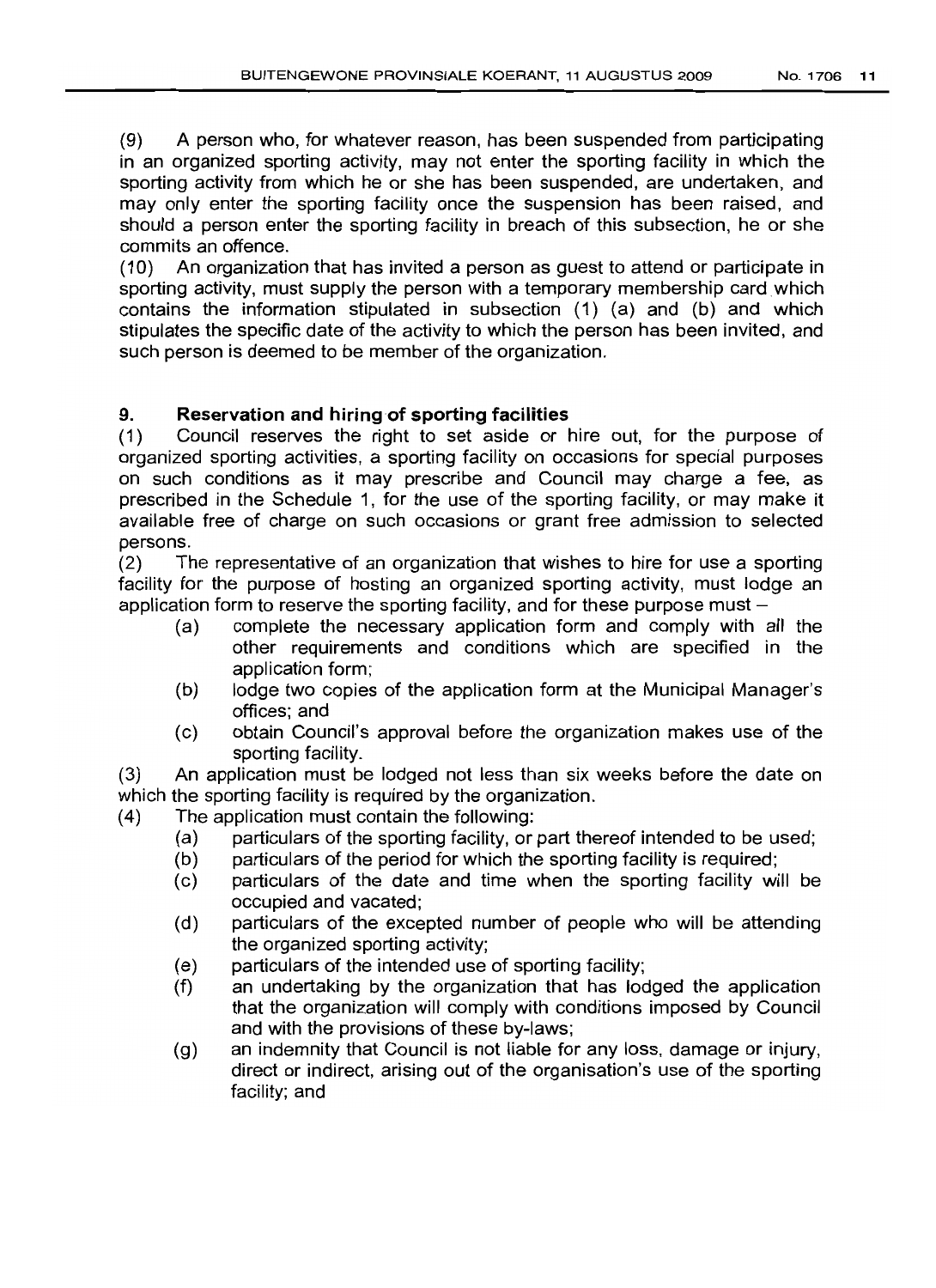(h) an indemnity against any claim made be a member of the public against Council resulting from the use of the premises while under the control of the organization, which indemnity extends to any expense which Council may incur in relation to any such claim.

(5) Council, when it considers the application, may have, in addition to other relevant factors, due regard to the following

- (a) The principles and objectives of these by-laws;
- (b) that the sporting facility may be used for lawful purpose only;
- (b) that the use of sporting facility will not constitute a nuisance or annoyance to other users of another part of the sporting facility which has not been hired by the organization, or to the occupiers of neighbouring premises; and
- (c) that the use of the sporting facility will not constitute a danger to any person or property or negatively affect the environment

(6) Council may approve the use of the sporting facility subject to any condition it may deem expedient, or may refuse consent.

(7) Council must, within seven days after the application form has been lodged, in writing notifying the organization if the application has been approval or refused, and-

- (a) if the application is refused, Council must supply to the organization The reasons why the application was refused, or
- (b) if the application is approved, Council must forward a notice of approval and one set of the application form to the organization, and must specify in the notice of approval the conditions to which the use of the sporting facility is subject.

(8) Council must keep a register which is open to public inspection at all reasonable hours and which contains the following particulars of the sporting facility for the use of which approval was granted:

- (a) The application which was made to Council for the use of the sporting facility;
- (b) the name and address of the organization;
- (c) the date of the application;
- (d) the prescribed fee, as stipulated in the Scheduel1 to these by-laws, for the use of the sporting facility, if a fee is payable;
- (e) the conditions relating to the use of the sporting facility.

(9) An organization may not, before Council's approval has been received by it advertise or announce the sporting activity for which it has lodged an application.

(10) Council may, before it approves an application, require of an organization that wishes to make use of a sporting facility to take out, with an insurance company approved by Council -

- (a) insurance in an amount approved by Council to cover any structural damage which to the sporting facility whilst being used by the organization; and
- (b) public liability insurance in reselect of the death or injury of any person that may occur during or as a consequence of an organized sporting activity undertaken during the period of hire.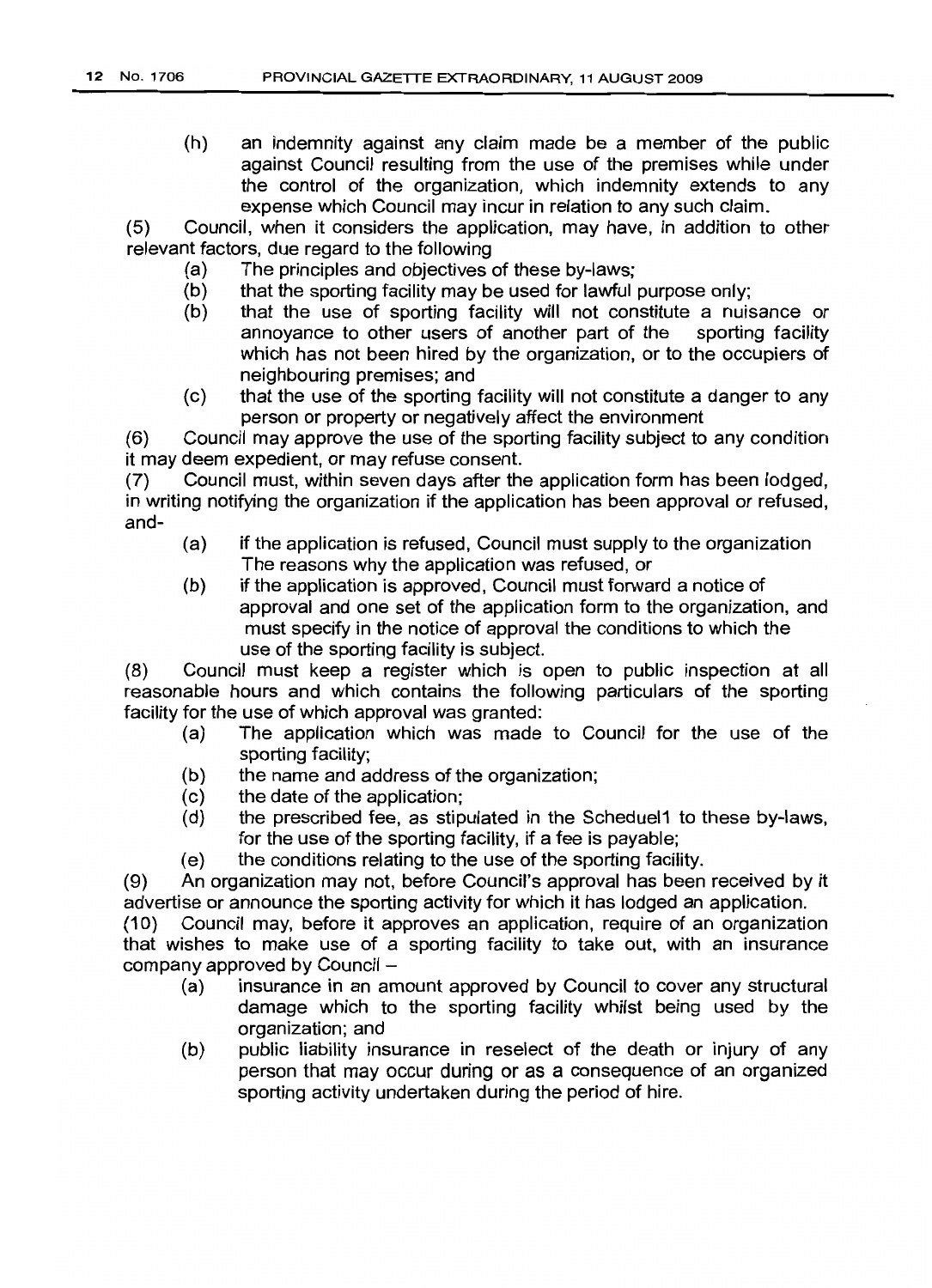(11) An organization which supplies false information in the application form or with respect to the requirements in subsection (10), or which contravenes subsection (9) commits an offence.

## 10. **Cancellation, postponement or extension of reservation**

(1) An organization who has lodged an application for the reservation of a sporting facility, may cancel the application, and the following apply in the instance where the organization has paid the fee as contemplated in the subsection 9(8) (d):

- (a) If a reservation is cancelled 30 days or more before the date of the reservation, Council must fully refund the organization with the fee already paid;
- (b) if a reservation is cancelled less than 30 days but 15 days or more before the date of the reservation, Council must refund the organization with 50% of the fee already paid; and
- (c) if a reservation is cancelled 14 days or less before the date of reservation, the organization is not entitled to any refund of the fee already paid.
- (2) (a) After approval has been given by Council, an organization may Apply for the postponement of the reservation to the later date.
	- (b) Approval by Council of the postponement does not result in a penalty or forfeiture of any fees already paid.
	- (c) Postponement may be refused if the sporting facility has been reserved for the use by another organization or Council.

(3) An organization may apply for an extension of the period of use of the sporting facility, and  $-$ 

- (a) the application for extension must be in writing and lodged at the Municipal Manager's offices; and
- (b) the sporting facility must be available, in that Council has not reserved the sporting facility for the use by another organization.

(4) Council may at short notice or otherwise cancel the hire of the sporting facility under the circumstances contemplated in section 4(10), or should Council require the sporting facility for municipal purpose at the same, however, Council may refund the fees that have already paid to it in respect for the reservation; or

(5) Should Council decide to cancel a reservation, Council must, within a reasonable time notify, in writing, the organization of its decision, however, in the instance where a notice is given in terms of subsection 4 (10), the notice is deemed to be effective as from the date on which the destruction or damage took place.

(6) Subject to the provision of subsection (4), an organization has no claim against Council for loss of use of the sporting facility or the damage arising from a cancellation in terms of subsection (4).

(7) Council reserve the right to cancel a booking should the sporting facility be required for municipal purpose at the same time, and Council is not liable to pay compensation to the organization should Council, for these purposes, cancel a booking, however, Council may refund the charges that have already been paid to it in respect of the application.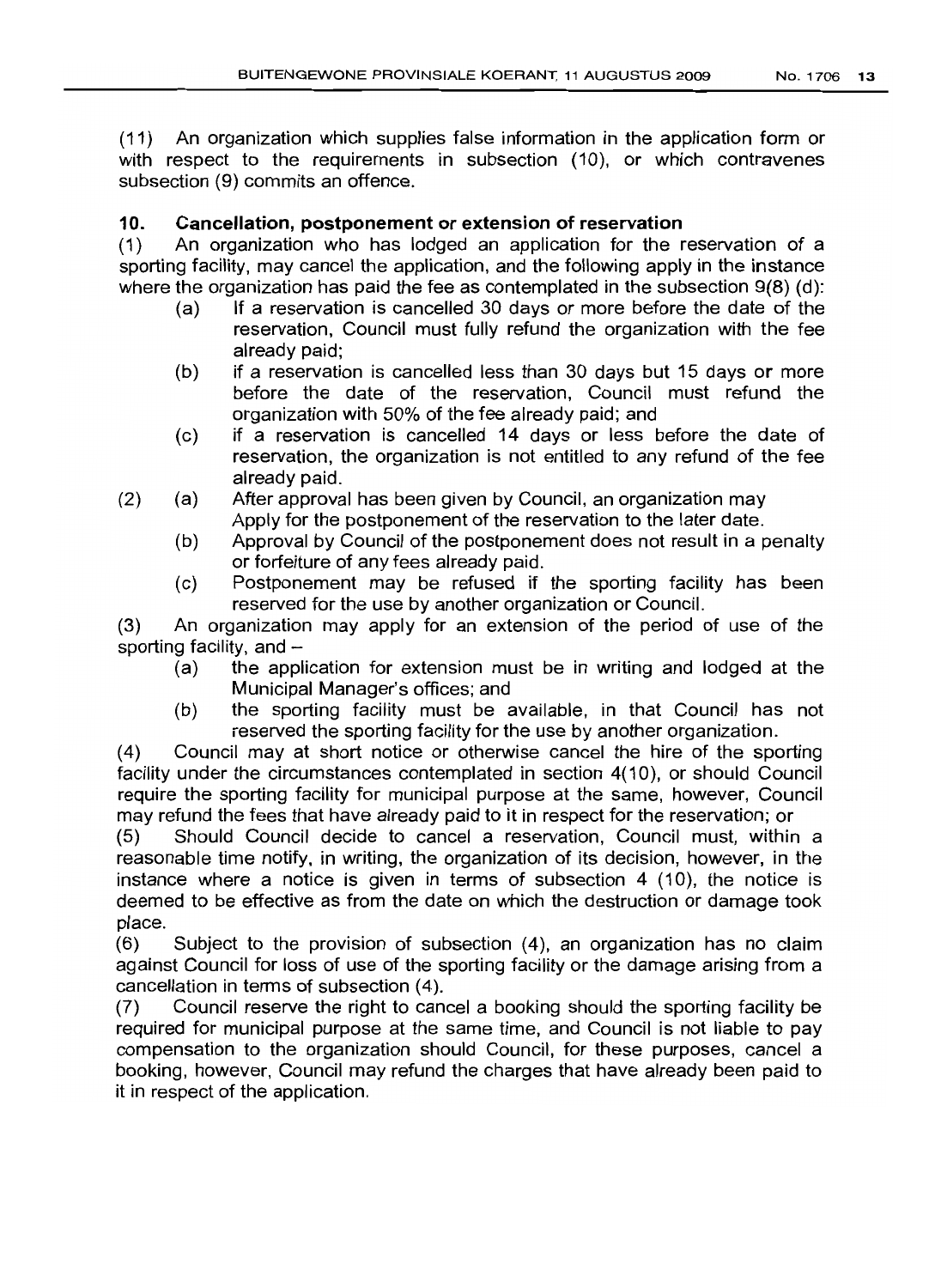### 11. **Termination of hire**

(1) On termination of hire the organization and the official must, for the purpose of assessing the conditions of the premises or amenities, inspect the premises or amenities.

- $(2)$  The organization must -
	- (a) return the sporting facility to Council in the condition as when they were hire out to the organization;
	- (b) repair any damage or breakage;
	- (c) comply with any instructions by Council in respect of the cleaning of the sporting facility; and
	- (d) vacate the sporting facility within the period stated in the application form, and should the organization fail to comply with-
	- $(i)$   $(a)$ , $(b)$  or  $(c)$ , Council may replace, repair or make good any breakages, broken, missing or damaged appurtenances, appliances or any other object on the sporting facility, and recover the costs from the organization; or
	- (ii) (d), Council may levy an additional fee for the period during which the organization occupies the sporting facility after the expiry of the period stipulated in the application form.

## 12. **Duties of organization**

(1) Before an organization commences to use the sporting facility, a representative of the organization must inspect the sporting facilities, and should he or she find that buildings, structures, accessories, or equipment in and on the sporting facilities are in a state of disrepair, he or she must immediately report this fact to Council, and failure to do so is deemed as an acceptance by the organization that the facilities are in a proper condition.

(2) The organization must take all reasonable measures to ensure that its members and persons attending a sporting activity, as participants, visitors or spectators, comply with section 7 and furthermore -

- (a) may not use the sporting facilities for any other purpose than that for which approval was given;
- (b) may not use sporting facilities for which approval was not given;
- (c) may not use the sporting facilities unless it has fully paid the fees, if stipulated;
- (d) may not sub-let the sporting facilities;
- (e) may not allow another organization to use the sporting facilities;
- (f) may not without the approval of Council first having been obtained, cede, pledge or renounce in favour of another organization any of the rights or obligations under these by-laws;
- (g) may not allow any accessories or any other property of Council to be removed from the sporting facilities;
- (h) may not allow a person to drive or screw nails, screws or similar objects into the walls, doors, accessories, or any in other place or into any object belonging to Council, in the sporting facilities;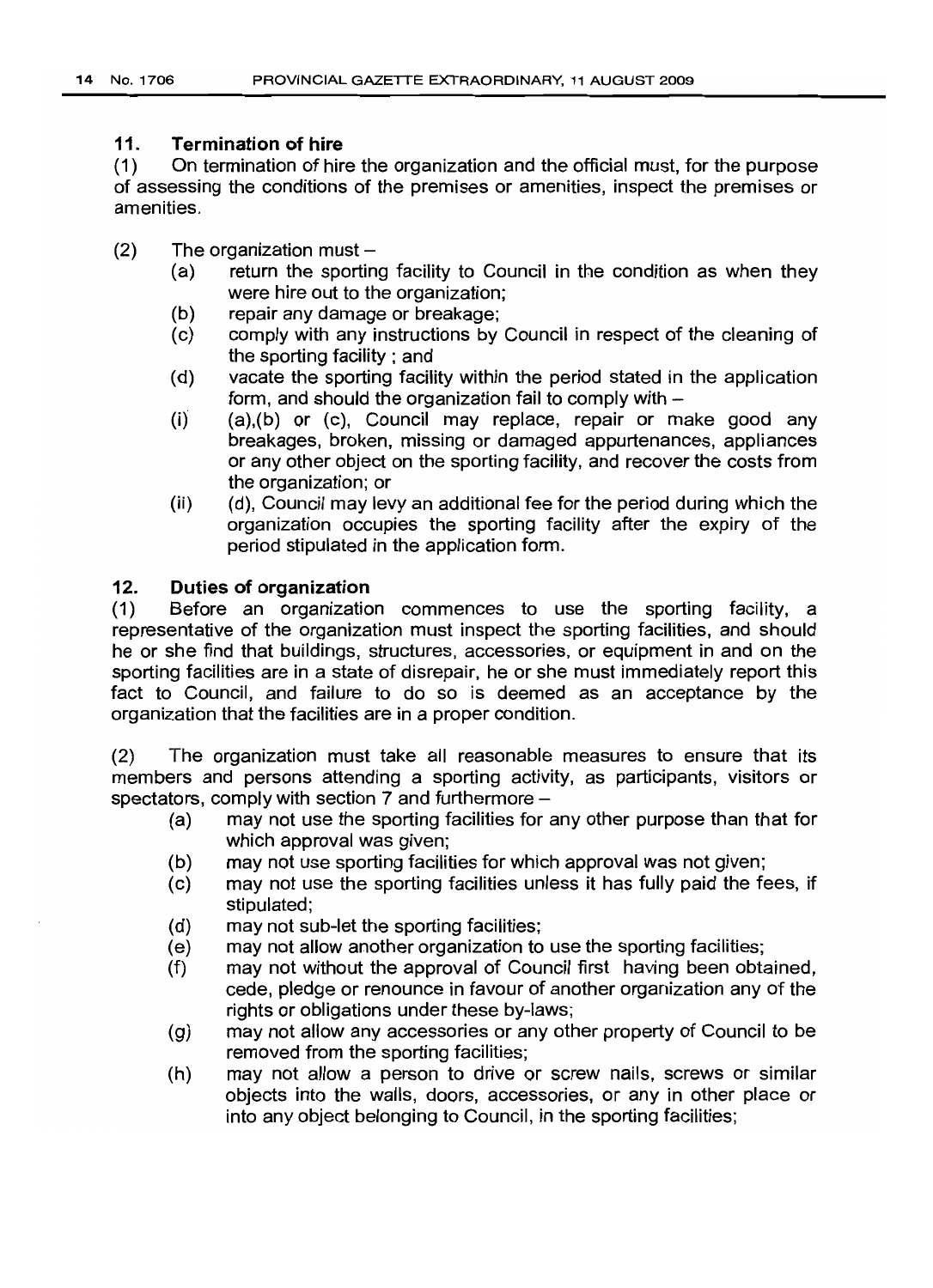- (i) may not allow a person to apply paint to any window or on any accessory or other object belonging to Council, on the premises;
- (i) may not interfere or tamper with any electrical installation or appliance on the sporting facility;
- (k) must ensure that persons attending a sporting activity for which purpose the organization has hired the use of the sporting facilities, behave in a seemly manner and do not cause a nuisance to other users of the sporting facilities or neighbouring premises;
- (I) if it has on its request been supplied, by Council, with equipment for use during the sporting activity, may not remove the equipment from the sporting facility;

# CHAPTER 3 MISCELLANEOUS PROVISIONS

## 13. **Enforcement**

- (1) An official may, for the purpose of the safety of all persons using a sporting facility, whether as player or spectator or otherwise, and for ensuring that law and order is observed, search any -
	- (a) person who wishes to enter the sporting facility;
	- (b) container which a person wishes to bring into the sporting facility; or
	- (c) vehicle which a person intends to drive in or on the sporting facility.
- $(2)$  The official may confiscate  $-$ 
	- (a) liquor;
	- (b) a traditional weapon, firearm, or any other dangerous weapon; or
	- (c) any substance or matter which may endanger the safety of people in the sporting facility, or which may used to disrupt proceedings at or spoil the peaceful enjoyment of the sporting facility, found as a result of the search conducted in terms of subsection (1), and must return to the person that which was confiscated from him or her when he or she leaves the sporting facility.

(3) If the official finds an unlawful substance as a result of the search contemplated in the subsection (1), he or she must immediately alert the South African Police Services, or if he or she is appointed as peace officer in terms of the Criminal Procedure Act, 1977 (Act No.51 of 1977), he or she may act in terms of the Act.

(4) A person who obstructs or interferes with an official in the exercise of his or her duty, commits an offence.

#### **14. Indemnity**

Any person, including a child, whether or not accompanied by a parent, tutor or guardian, and including a mentally or physically handicapped person, whether or not accompanied by another person, visiting or using the premises of a sporting facility, including any appliance, equipment, apparatus or storage facility thereon, does so at his or her own risk and Council shall not be liable for any personal injury or loss of or damage to the property of such person, howsoever arising, which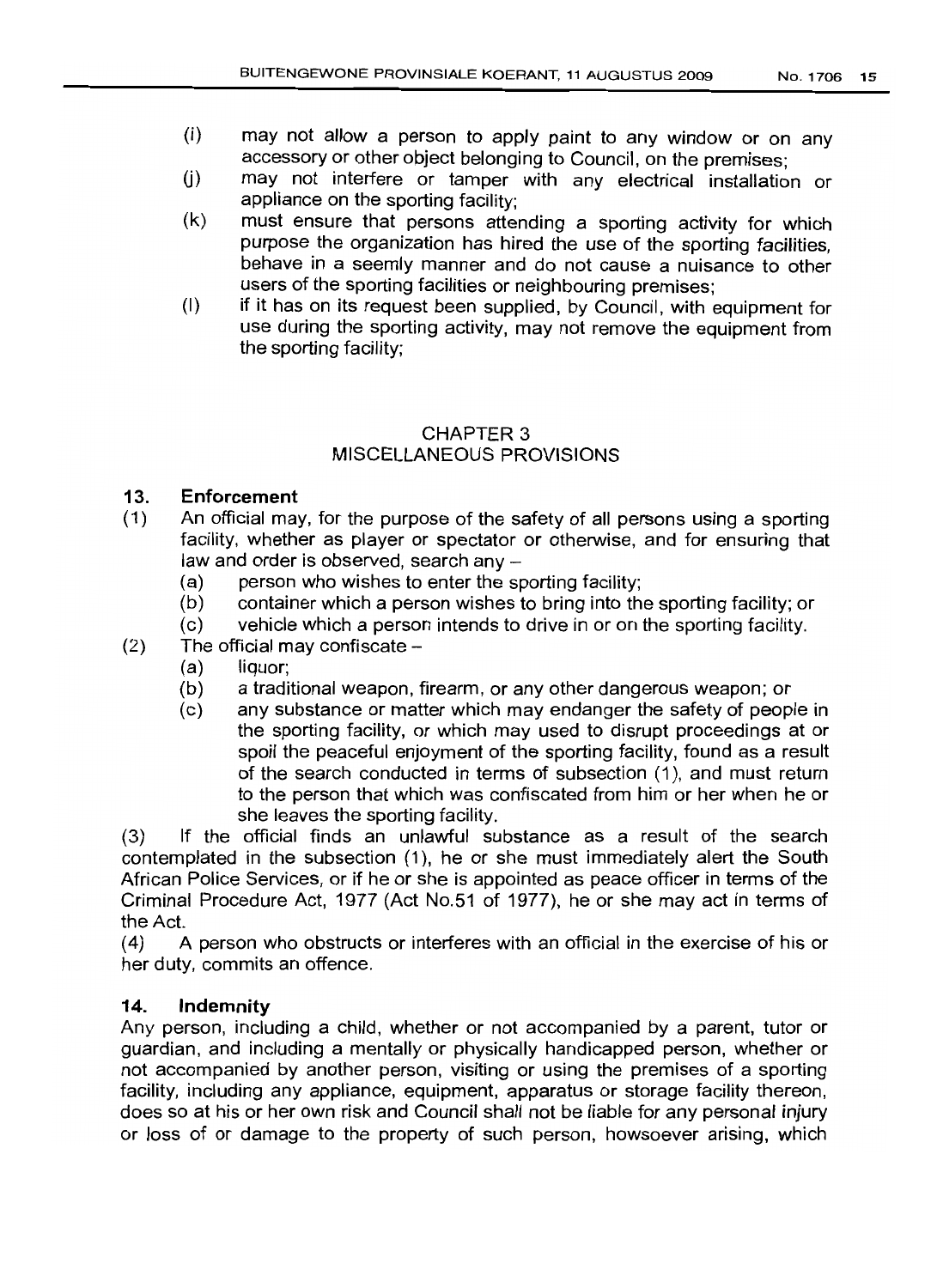such person may suffer while on the premises, for whatever reason, of a sporting facility.

#### 15. Appeal

(1) A person whose rights are affected by a decision of an official may appeal against that decision by giving written notice of the appeal and reasons to the Municipal Manager within 21 days of the date of the notification of the decision.

(2) The municipal manager must consider the appeal, and confirm, vary or revoke the decision, but no such variation or revocation of a decision may detract from any rights that may have accrued as a result of the decision.

(3) When the appeal is against a decision taken by-

- (a) a staff member other than the Municipal Manager, the Municipal Manager is the appeal authority;
- (b) the Municipal manager, the Executive Committee is the appeal authority; or
- (c) a political structure or political officer bearer, or a Councillor Council is the appeal authority.

(4) The appeal authority must commence with an appeal within six weeks and decide the appeal within a reasonable time.

#### 16. Penalty

A person who or organization which has committed an offence in terms of these by-laws is, on conviction, liable to a fine or in default of payment, to imprisonment for a period not exceeding XX months, or to such imprisonment without the option of a fine or to both such fine and such imprisonment.

#### 17. Revocation of by-laws

The provisions of any by-laws are hereby repealed insofar as they relate to matters provided for in these by-laws.

## 18. Short title and commencement

These By-laws may be cited as the Emalahleni Sporting facilities By-laws, 2008, and commence on a date determined by the Council.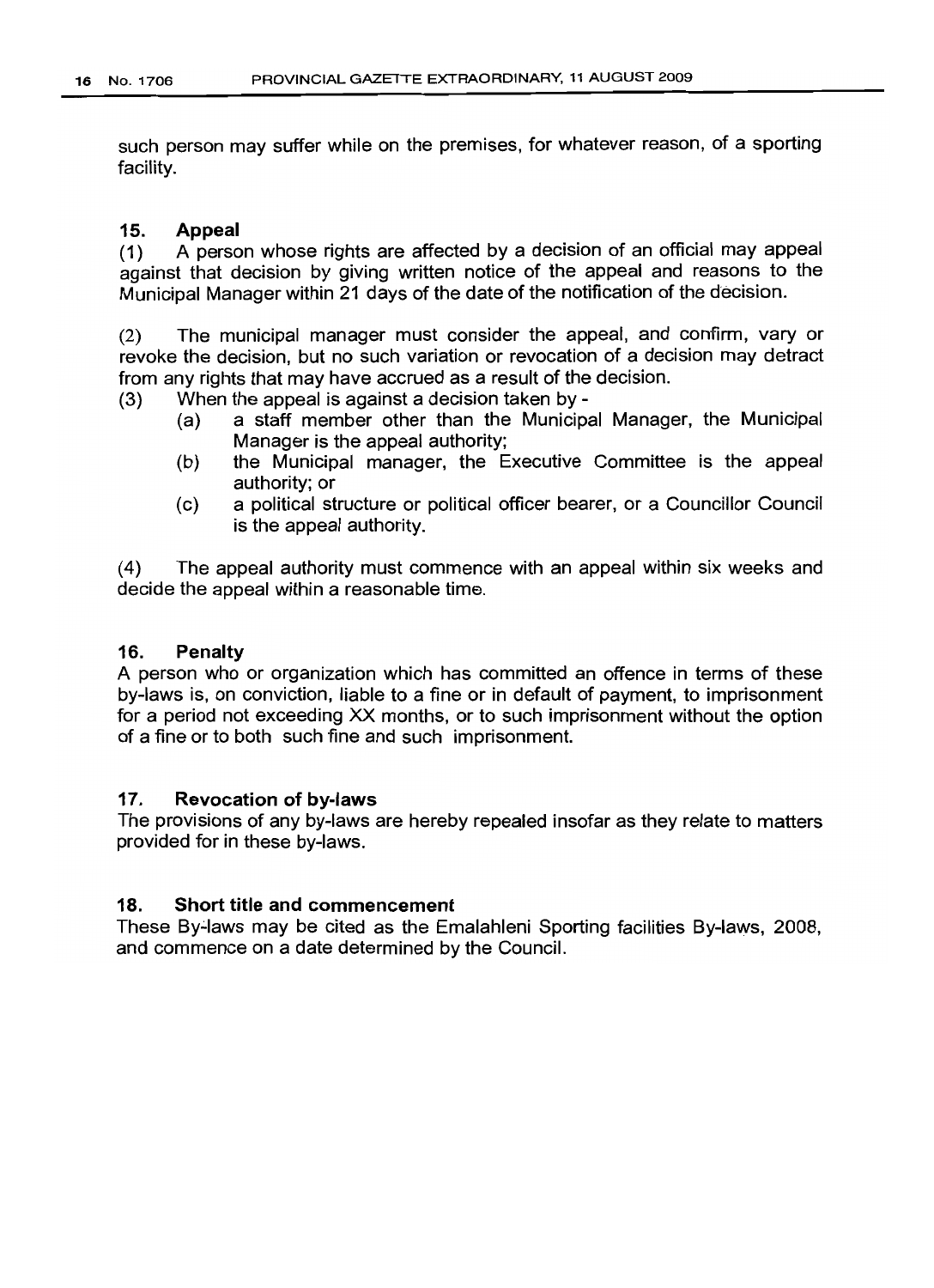# Schedule 1 (Section 6(1) (a), section 9(1)

Section 6(1) (a): tariff of fees for use by an individual of: Tennis court Squash court Ice rink Public swimming pool Golf links or course

### Section 9(1): tariff of fees hiring by an organization of:

Tennis court Squash court Ice rink Public swimming pool Golf links or course Sporting arena or stadium Soccer field Cricket field Rugby field

Rxx per day thereof